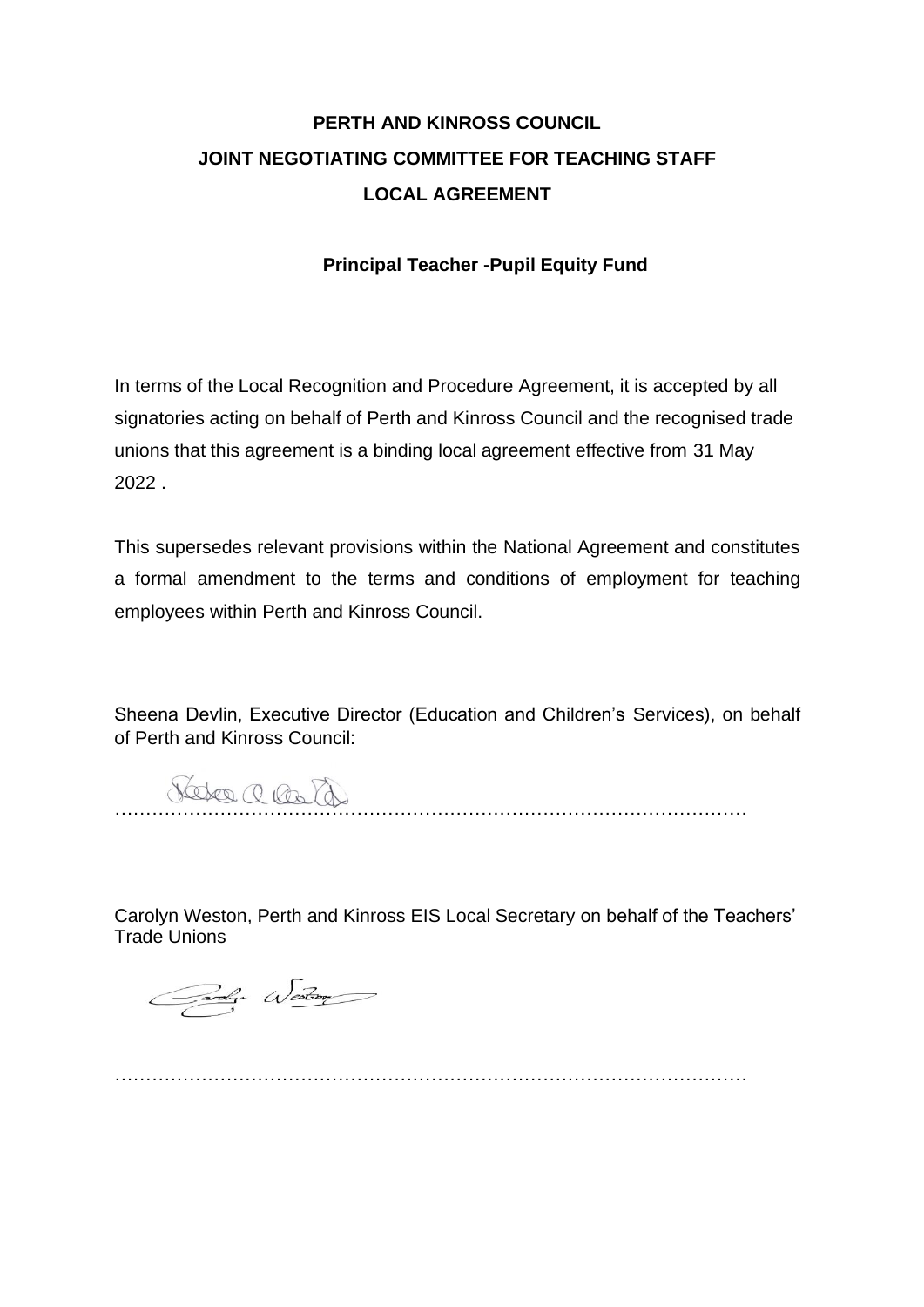# **Perth & Kinross Council**

**Job Profile** 

| <b>Job Title</b>  | <b>Principal Teacher, Pupil Equity Fund</b> |
|-------------------|---------------------------------------------|
| <b>Service</b>    | <b>Education &amp; Children's Services</b>  |
| Grade             | <b>Principal Teacher (Scale Point 1)</b>    |
| Location          | <b>Inch View Primary</b>                    |
| <b>Reports to</b> | <b>Head Teacher</b>                         |

#### **Job Purpose**

Support the Senior Leadership Team and whole school progress by developing and embedding sustainable models for ensuring pupil equity in relation to closing the poverty related attainment gap.

Subject to the policies of the school and the education authority the duties of teachers, promoted and unpromoted, are to perform such tasks as the Head Teacher shall direct having reasonable regard to overall teacher workload related to the main accountabilities listed below:

#### **Main Accountabilities**

- To support at whole school and classroom level to identify and know all of our gaps.
- Embed data into practice for it to become sustainable with clear guidance and policy to reflect updates, intervention(s) and impact in order to measure 'closing the gap'.
- Responsibility for the leadership, good management and strategic direction of colleagues with regards pupil equity.
- Identifying equity issues in targeting pupils via early intervention and prevention, then selecting and developing strategies to ensure appropriate support.
- Curriculum development and quality assurance in relation to equity including developing, implementing and ensuring a sustainable model to demonstrate closing the poverty related attainment gap.
- Contributing to the development of school policy in relation to pupil equity.
- The provision of advice, support and guidance to colleagues utilising the National Improvement Hub, Equity Interventions, Education Endowment Fund toolkit and other assistance for schools.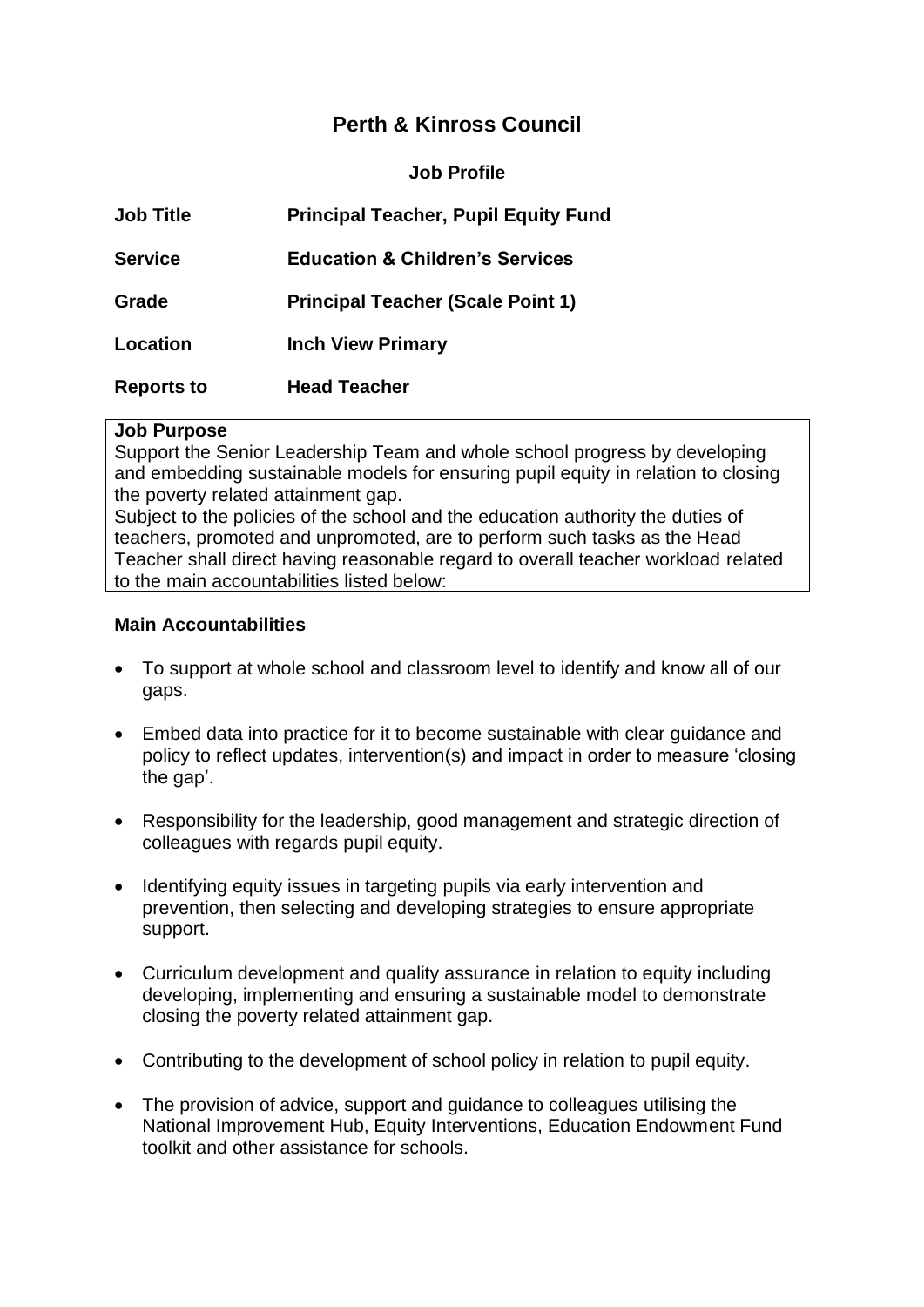- Develop a system to track and monitor individual pupil progress across all primary stages from early to second level taking account of deprivation indicators.
- To progress a number of specific equity matters identified in the school e.g. targeted approaches and innovative ways of initiating and supporting health and wellbeing, literacy and numeracy to increase attainment for pupils in SIMD 1&2/Acorn 5/(FME).
- Working in partnership with colleagues, parents, other specialist agencies and staff as appropriate to secure a more focused approach to equity, gather an overview and monitor its impact at whole school level, reporting to the Senior Leadership Team.
- Support staff professional learning and 'small test of change approaches' to equity activities.

## **Job Specific Requirements**

There is an expectation that shortlisted applicants will meet the requirements below.

#### **Knowledge & Experience**

- You must have or be eligible for, full GTC Scotland registration in subject area.
- You must have a degree or equivalent professional qualification in Primary Education. Ideally you will have additional qualifications in a relevant specialism or educational management.
- You must be able to demonstrate your ability as a successful classroom practitioner.
- You must be able to use ICT in relation to learning and teaching and management.
- You must be able to demonstrate your extensive knowledge and experience of guidance or support for learning preferably in the context of comprehensive education.
- You must be able to demonstrate a successful track record in raising pupil attainment and achievement.
- You must be able to demonstrate the ability to develop and implement integrated pupil support strategies.
- You must be able to demonstrate knowledge and understanding of processes related to school improvement.
- You must be able to audit and evaluate pupil equity through the 'Plan, Do, Study, Act' model for improvement.
- Ideally you will have experience of maximising and utilising pupil data for impact.
- You will be able to demonstrate your knowledge and understanding of national and local priorities.

#### **Customer Care**

- You must be able to demonstrate commitment to the policy and practice of Inclusion and Collegiate activities.
- You must be able to establish and maintain links across curricular areas.
- You will be self motivated and have the ability to work with minimum supervision and to meet tight deadlines.